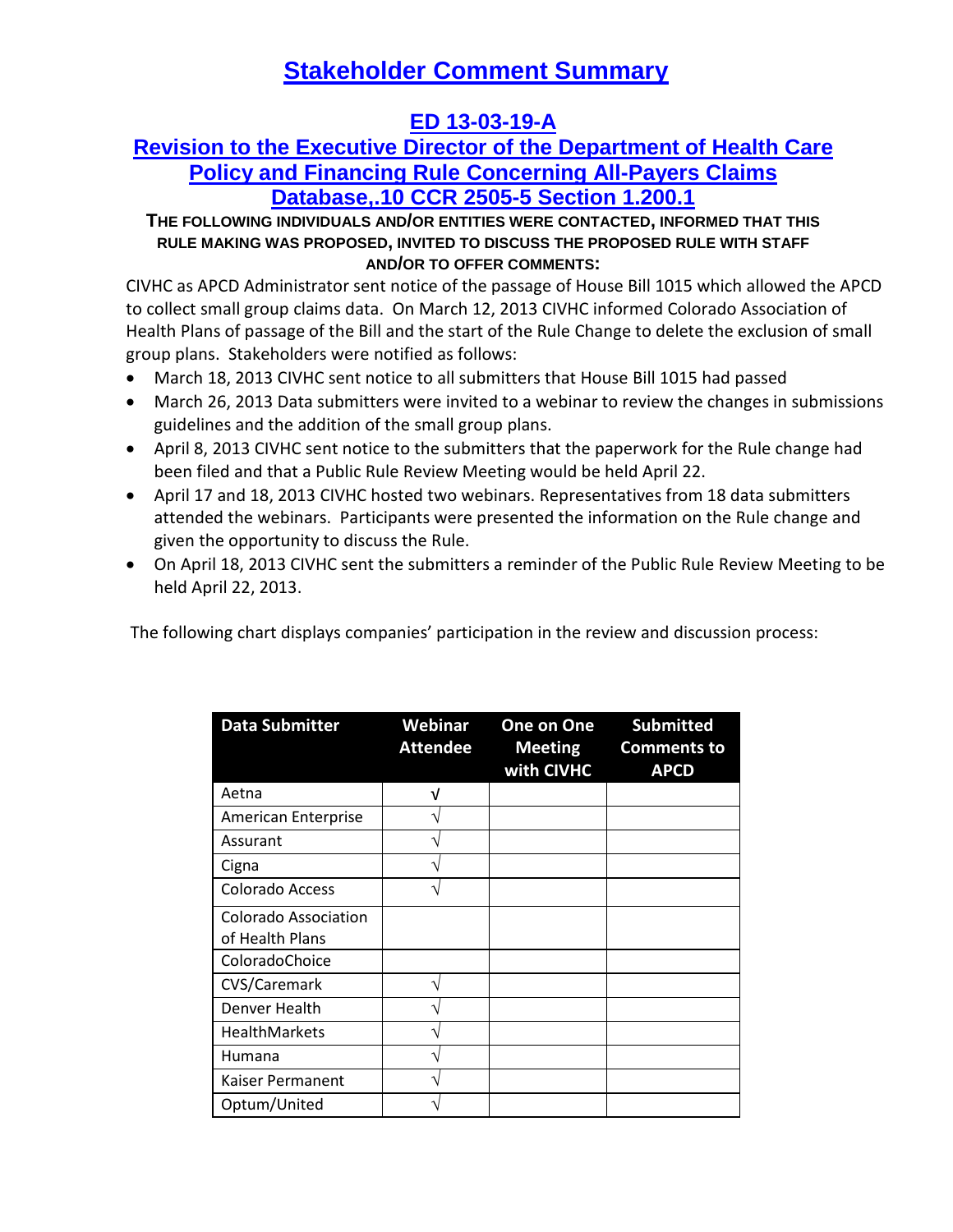| <b>Physicians Mutual</b>             |  |  |
|--------------------------------------|--|--|
| Rocky Mountain<br><b>Health Plan</b> |  |  |
|                                      |  |  |
| <b>State Farm</b>                    |  |  |
| US Health Group                      |  |  |
| United                               |  |  |
| Wellcare                             |  |  |
| Wellpoint                            |  |  |

**COMMENTS WERE RECEIVED FROM STAKEHOLDERS ON THE PROPOSED RULE:**

YES **NO** X

**IF YES, PLEASE SUMMARIZE AND/OR ATTACH THE FEEDBACK YOU RECEIVED.**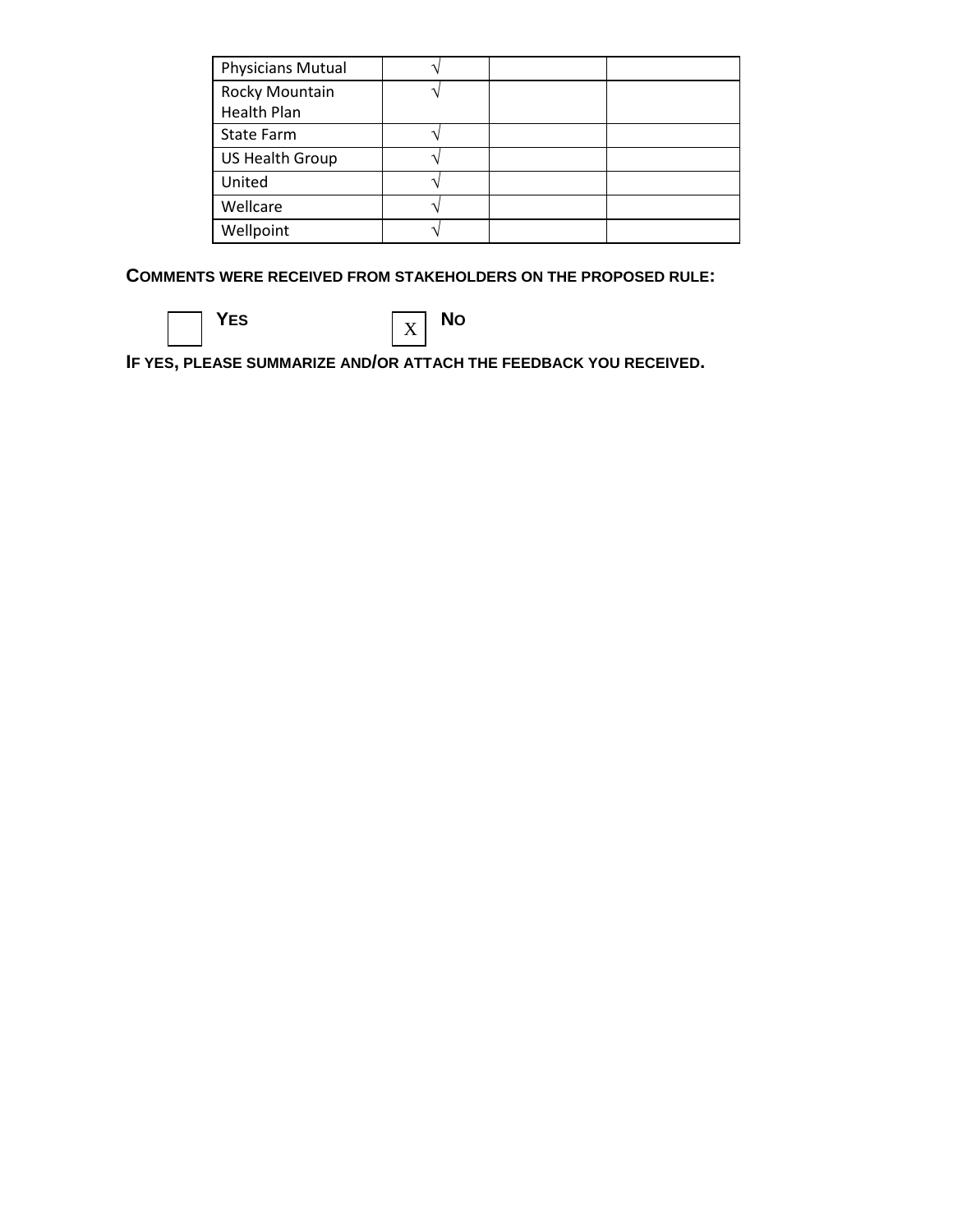| Title of Rule:              | Revision to the Executive Director of the Department of Health<br>Care Policy and Financing Rule Concerning All-Payers Claims<br>Database, 10 CCR 2505-5, Section 1.200.2B |
|-----------------------------|----------------------------------------------------------------------------------------------------------------------------------------------------------------------------|
| Rule Number:                | ED 13-03-19A                                                                                                                                                               |
| Division / Contact / Phone: | Joel Dalzell 303.866.3618 / Tracey Campbell 720.242.7683                                                                                                                   |

#### **STATEMENT OF BASIS AND PURPOSE**

1. Summary of the basis and purpose for the rule or rule change. (State what the rule says or does and explain why the rule or rule change is necessary).

10 CCR 2505-5 contains the rules for the administration of the All-Payers Claims Database. Section 1200.2 B "Medical claims data and pharmacy files shall exclude small group plans as defined in C.R.S. 10-16-102(42)" With the signing of House Bill 1015, the All-Payers Claims Database can accept Small Group data. Under this amendment 1200.2 B will be deleted from the rule 1.200 All-Payers Claims Database 10 CCR 2505-5.

2. An emergency rule-making is imperatively necessary

to comply with state or federal law or federal regulation and/or

 $\Box$ for the preservation of public health, safety and welfare.

Explain:

- 3. Federal authority for the Rule, if any:
- 4. State Authority for the Rule:

25.5-1-108, C.R.S. (2012); 25.5-1-204,C.R.S(2010) and 12.5-1-205, C.R.S. The authority for this amendment is created by the repeal of C.R.S. 10-16-104 (5)(d) (I)

**DOCUMENT #01**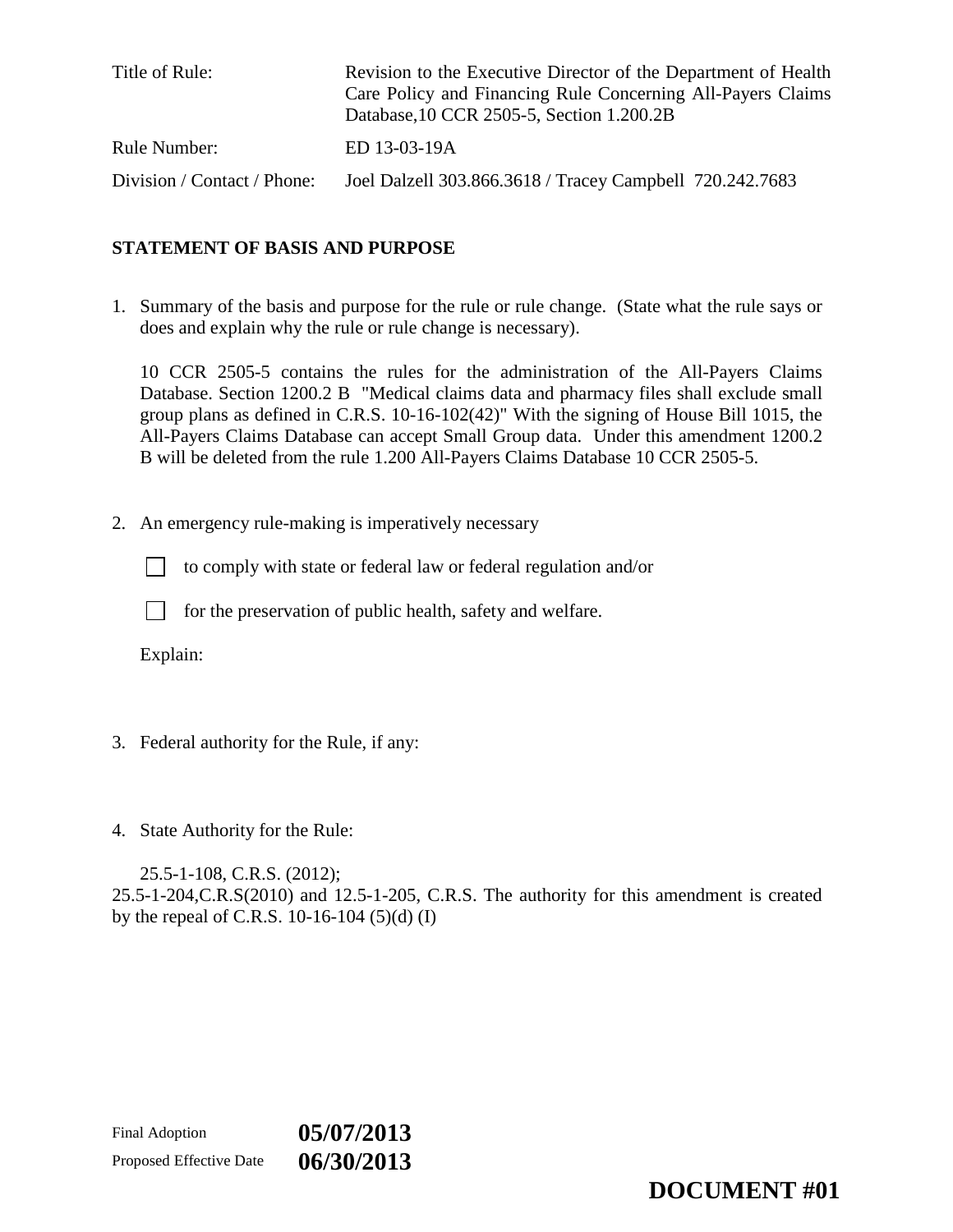| Title of Rule:              | Revision to the Executive Director of the Department of Health<br>Care Policy and Financing Rule Concerning All-Payers Claims<br>Database, 10 CCR 2505-5, Section 1.200.2B |
|-----------------------------|----------------------------------------------------------------------------------------------------------------------------------------------------------------------------|
| Rule Number:                | ED 13-03-19A                                                                                                                                                               |
| Division / Contact / Phone: | Joel Dalzell 303.866.3618 / Tracey Campbell 720.242.7683                                                                                                                   |

#### **REGULATORY ANALYSIS**

1. Describe the classes of persons who will be affected by the proposed rule, including classes that will bear the costs of the proposed rule and classes that will benefit from the proposed rule.

This amendment affects the small group health plans that are required to submit data to the All-Payers Claims Database ("APCD"). The revisions will benefit all Colorado residents through improved information about health care cost and utilization.

2. To the extent practicable, describe the probable quantitative and qualitative impact of the proposed rule, economic or otherwise, upon affected classes of persons.

Many of the small group market health plans are associated with large and individual market plans that are already submitting data to the APCD. These entities may need to make adjustments to the files they are currently submitting to capture small group subscribers. At least one small group health plan is a new data submitter. The APCD will provide support and assistance throughout the data testing and start up process.

3. Discuss the probable costs to the Department and to any other agency of the implementation and enforcement of the proposed rule and any anticipated effect on state revenues.

HCPF designated the Center for Improving Value in Health Care, a private nonprofit organization, as the APCD Administrator. No state funds were appropriated for this project. The Department does not expect to incur additional costs. This project does not affect state revenues.

4. Compare the probable costs and benefits of the proposed rule to the probable costs and benefits of inaction.

With the addition of small group data, the APCD will expand its capacity to support reporting and analysis about health care cost and utilization for all Coloradans. Robust data ensures that reports are credible and representative of Colorado's health care environment.

5. Determine whether there are less costly methods or less intrusive methods for achieving the purpose of the proposed rule.

The purpose of the APCD is to provide analytical tools for policy makers, health care professionals, health plan carriers, and consumers. The submission of small group will provide the APCD a more robust picture of healthcare in Colorado.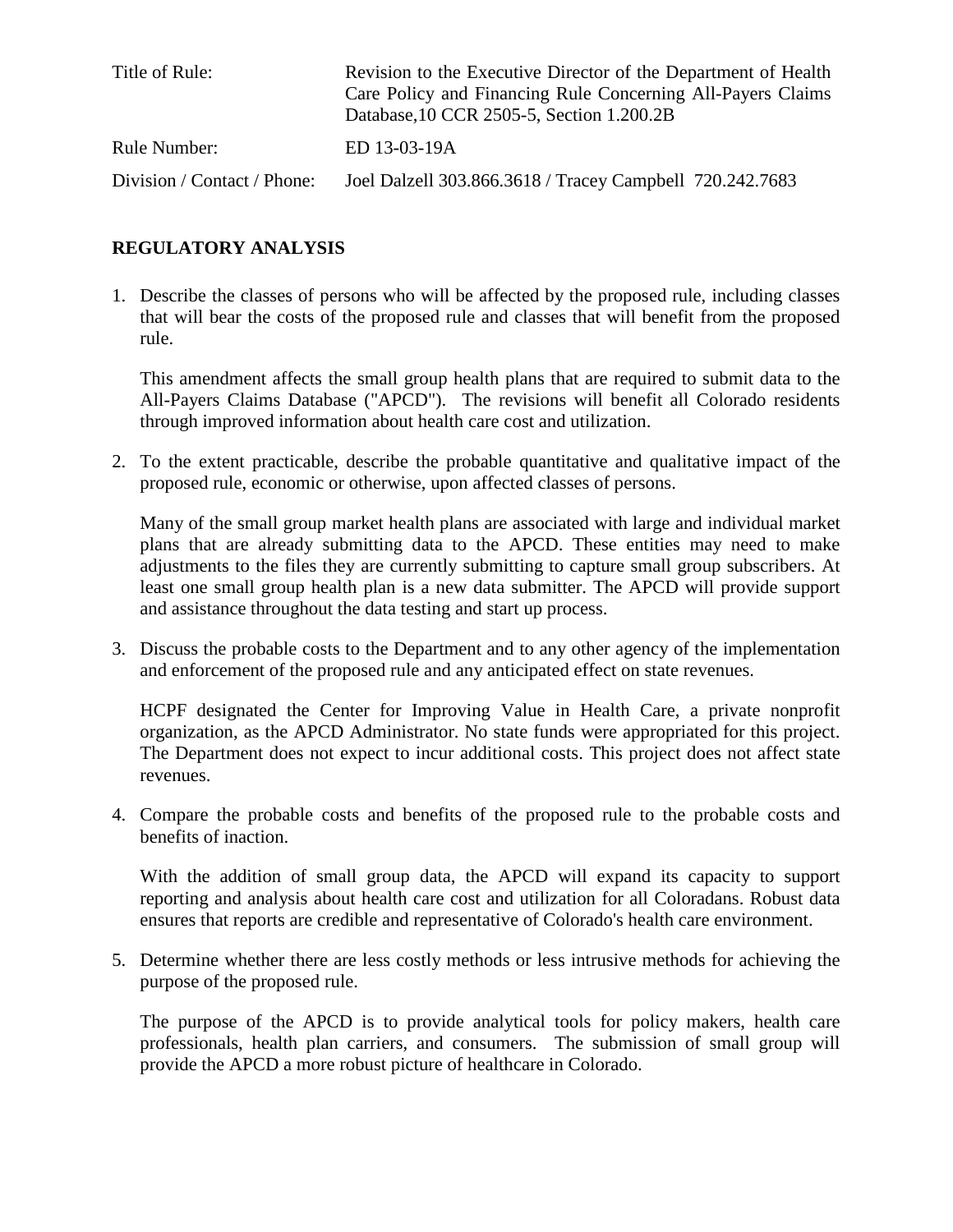| Title of Rule:              | Revision to the Executive Director of the Department of Health<br>Care Policy and Financing Rule Concerning All-Payers Claims<br>Database, 10 CCR 2505-5, Section 1.200.2B |
|-----------------------------|----------------------------------------------------------------------------------------------------------------------------------------------------------------------------|
| Rule Number:                | ED 13-03-19A                                                                                                                                                               |
| Division / Contact / Phone: | Joel Dalzell 303.866.3618 / Tracey Campbell 720.242.7683                                                                                                                   |

6. Describe any alternative methods for achieving the purpose for the proposed rule that were seriously considered by the Department and the reasons why they were rejected in favor of the proposed rule.

Alternative data collection models create a greater burden on data submitters and the APCD without increasing the quality and accuracy of the data.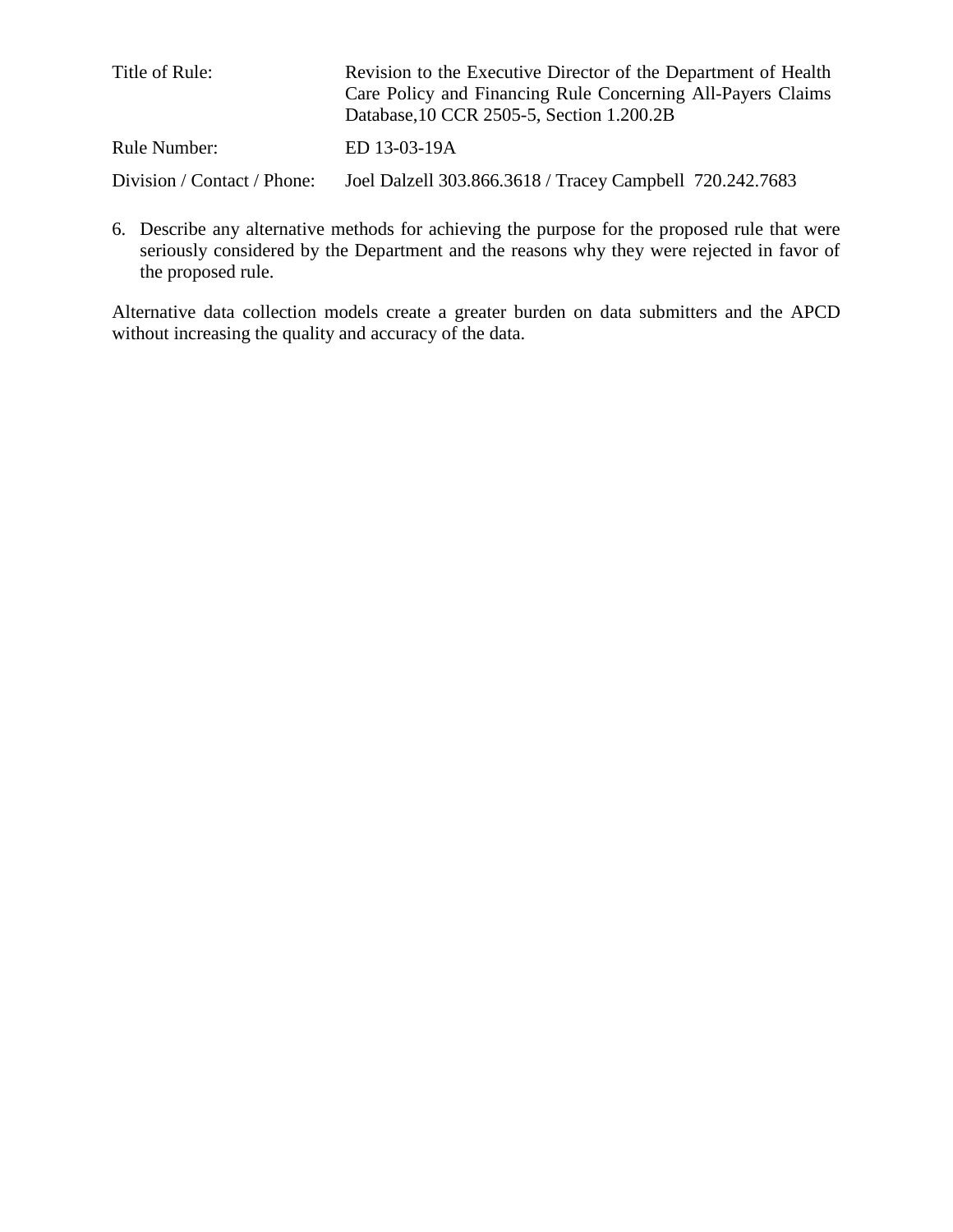#### **1.200.2 Reporting Requirements**

- 2 1.200.2.A Payers shall submit complete and accurate eligibility data files, medical and pharmacy claims data files and provider files to the APCD pursuant to the submission guide. The administrator may amend the submission guide and shall provide notice of the revisions to payers. Any revision to the submission guide will be effective only when incorporated into this rule and issued in compliance with the requirements of C.R.S. § 24-4-103(12.5). Reports submitted 120 days following the effective date of the revision of this rule and the submission guide shall follow the revised submission guide. 9 1.200.2.B Medical claims data and pharmacy files shall exclude small group plans as defined in C.R.S. 10-
- $16-102(42)$ .
- 
-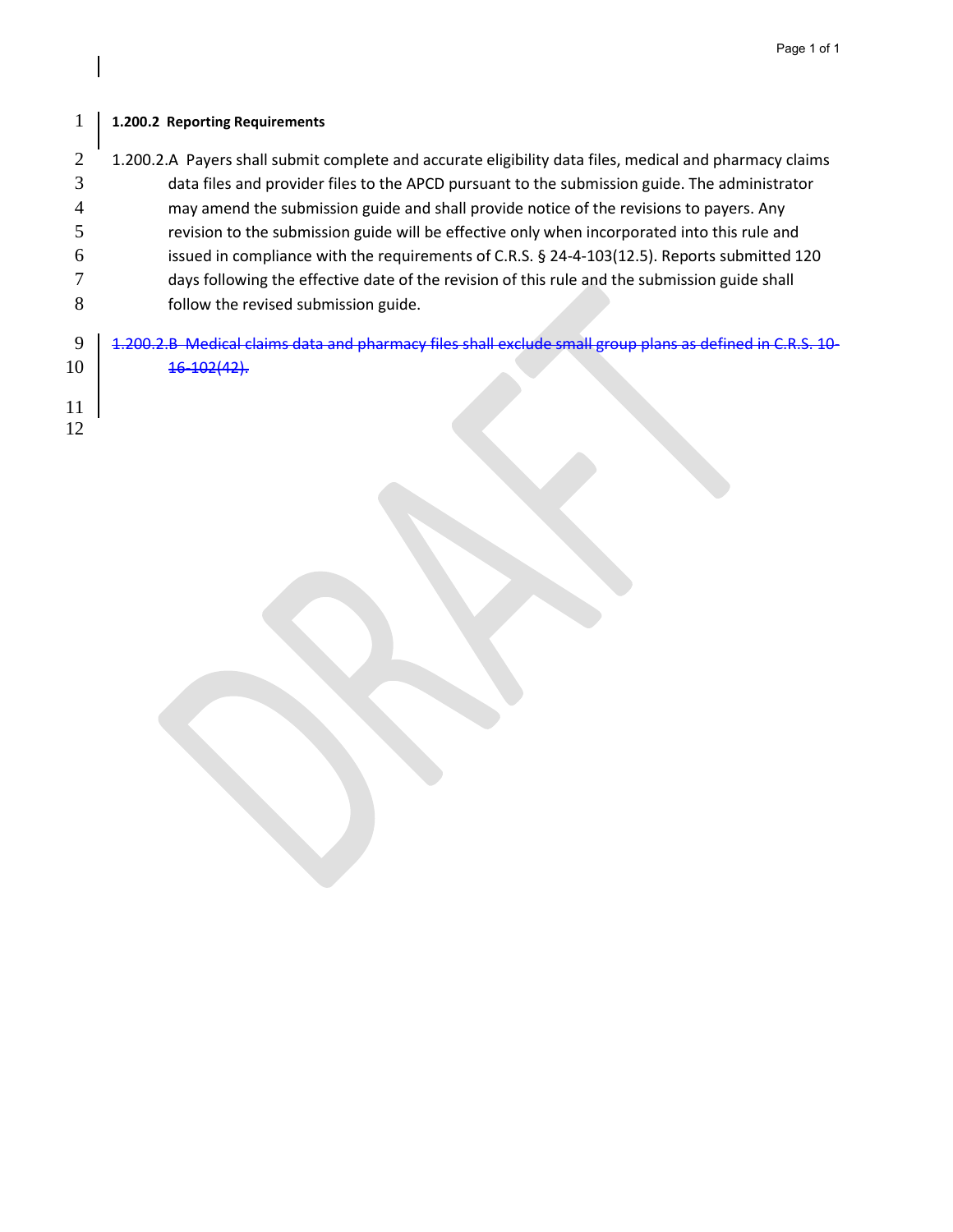**NOTE: This bill has been prepared for the signatures of the appropriate legislative officers and the Governor. To determine whether the Governor has signed the bill or taken other action on it, please consult the legislative status sheet, the legislative history, or the Session Laws.**

HOUSE BILL 13-1016

 $\overline{\phantom{a}}$ 

BY REPRESENTATIVE(S) Gardner, Conti, Fields, Gerou, Ginal, Hamner, Kagan, Labuda, Landgraf, Lawrence, Lebsock, Lee, McLachlan, Mitsch Bush, Moreno, Murray, Pabon, Pettersen, Priola, Scott, Stephens, Williams, Wright, Saine;

also SENATOR(S) Jahn, King, Roberts.

CONCERNING THE DISTRIBUTION TO BENEFICIARIES OF AMOUNTS IN PAY-ON-DEATH (POD) FINANCIAL INSTITUTION ACCOUNTS PURSUANT TO WRITTEN DESIGNATION IN THE RECORDS OF THE FINANCIAL INSTITUTION.

*Be it enacted by the General Assembly of the State of Colorado:*

**SECTION 1.** In Colorado Revised Statutes, 15-15-212, **amend** (2) (b) as follows:

**15-15-212. Rights at death.** (2) In an account with a POD designation:

(b) (I) On death of the sole party or the last survivor of two or more parties, sums on deposit belong to the surviving beneficiary or beneficiaries. If two or more beneficiaries survive, sums on deposit belong to them IN SUCH PROPORTIONS AS SPECIFIED IN THE POD DESIGNATION OR, IF THE POD

*Capital letters indicate new material added to existing statutes; dashes through words indicate deletions from existing statutes and such material not part of act.*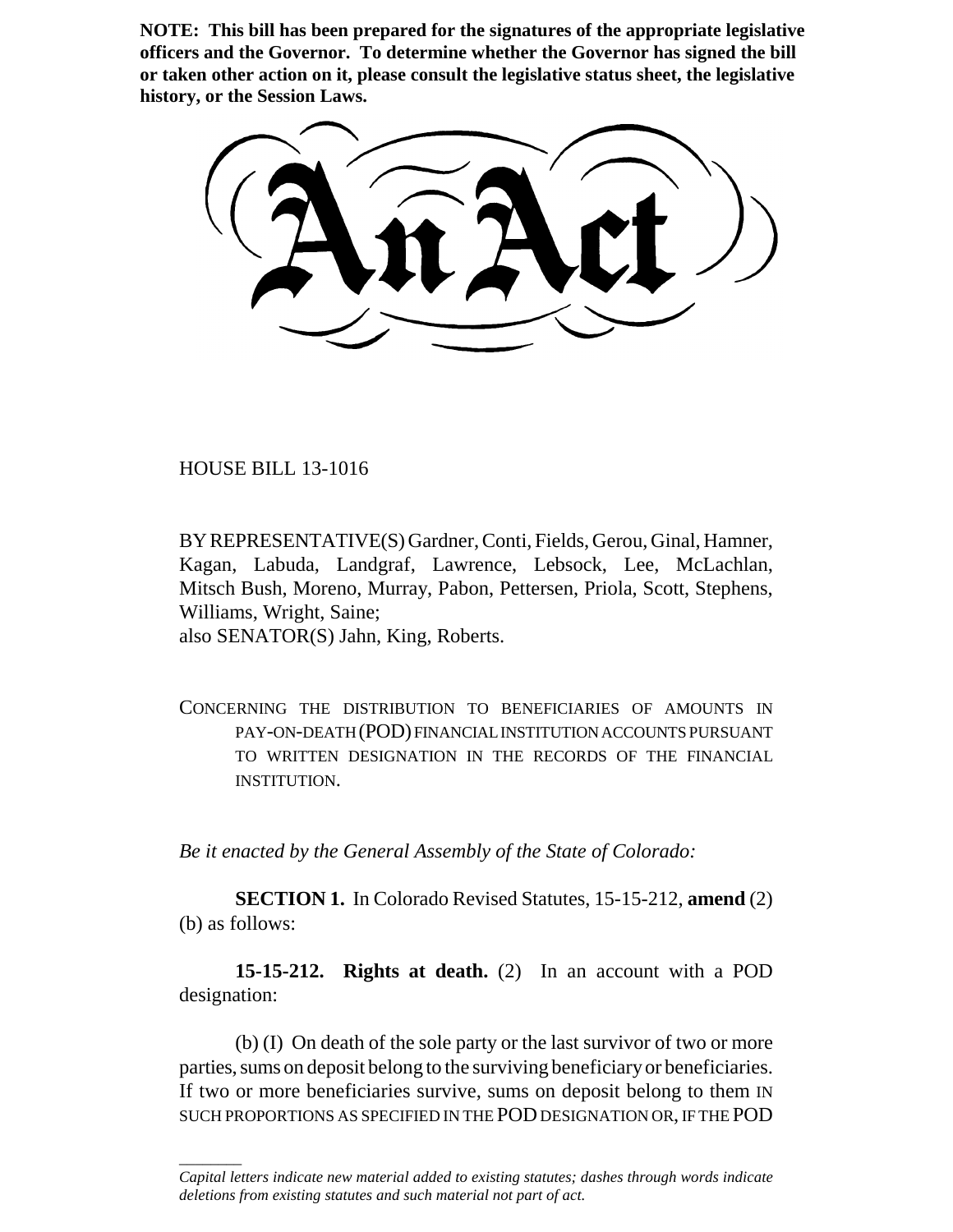DESIGNATION DOES NOT SPECIFY DIFFERENT PROPORTIONS, in equal and undivided shares; and there is no right of survivorship in the event of death of a beneficiary thereafter.

(II) IF THERE ARE TWO OR MORE BENEFICIARIES, AND IF ANY BENEFICIARY FAILS TO SURVIVE THE SOLE PARTY OR THE LAST SURVIVOR OF TWO OR MORE PARTIES, SUMS ON DEPOSIT BELONG TO THE SURVIVING BENEFICIARIES IN PROPORTION TO THEIR RESPECTIVE INTERESTS AS BENEFICIARIES UNDER SUBPARAGRAPH (I) OF THIS PARAGRAPH (b).

(III) If no beneficiary survives, sums on deposit belong to the estate of the last surviving party.

(IV) NEITHER THE PROVISIONS OF SECTION 15-11-706 NOR THE PROVISIONS OF ANY OTHER ANTI-LAPSE STATUTE APPLY TO THE DISPOSITION OF AN ACCOUNT WITH A POD DESIGNATION.

**SECTION 2. Effective date - applicability.** This act takes effect upon passage and applies to all accounts with a pay-on-death (POD) designation, whether created before or on or after the applicable effective date of this act.

**SECTION 3. Safety clause.** The general assembly hereby finds,